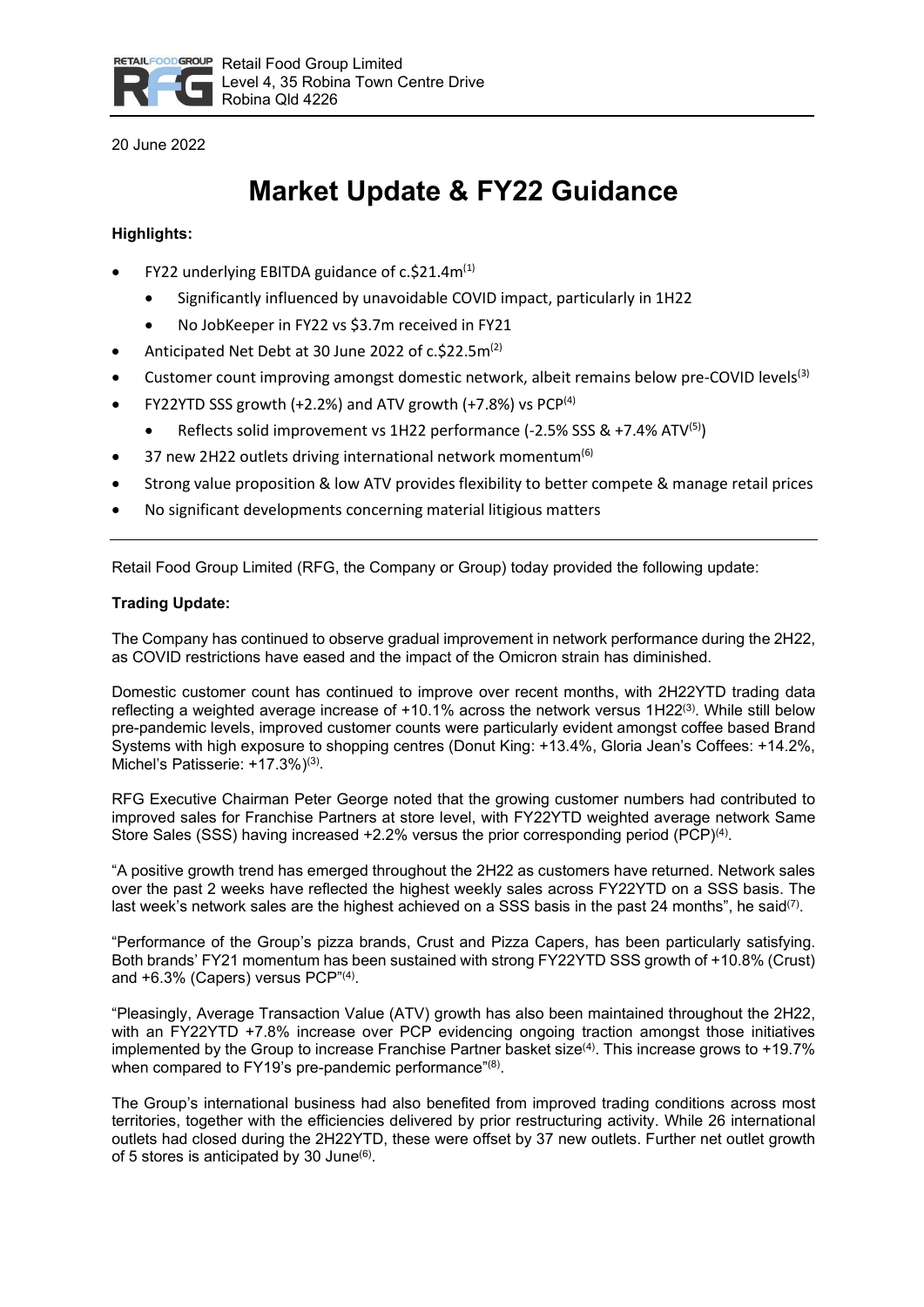

"The various positive indicators observed across the Group's business during the 2H22 provides confidence that RFG continues to tread the right path in its turnaround journey, although with a clear appreciation of the challenging trading environment that continues to exist", Mr George said.

"The network is yet to return to optimum trading levels. Lost trading days and hours attributable to a robust labour market and ongoing COVID isolation protocols continue to weigh on performance. We are closely managing inflationary pressures on our supply chain, albeit these have had relatively limited impact to date. There also remains a risk of heightened store closures attributable to sustained COVID related trading pressures occurring earlier in the year, particularly in NSW and Victoria".

"Balancing these factors are the positive operational results we have achieved that serve to illustrate the resilience of our multi-brand system portfolio and the strong value proposition each of our brands offer consumers. Whilst we have significantly increased average basket size for our Franchise Partners over the past three years, ATV remains relatively low and therefore gives us scope and flexibility to better compete and more effectively manage retail prices in a challenging trading environment", he said.

## **Material Litigious Matters:**

There has been no material progression in the Michel's Patisserie class action, which remains at an early stage. The Applicant is required to file a Statement of Claim precisely outlining and particularising her allegations against the Company by 15 August 2022. Separately, the Applicant's interlocutory application seeking approval of funding arrangements, which is opposed by RFG, is listed for hearing on 20 October 2022.

A number of procedural matters have been progressed in the ACCC matter. In addition to those steps, RFG has filed an application seeking certain orders as to the future conduct of the proceeding, which it considers will substantially narrow the scope and thereby increase the efficiency of the proceeding in a manner consistent with the parties' overarching obligations to the Court. The ACCC has opposed that application. It is anticipated that the application will be heard in August or September 2022.

RFG remains committed to defending its position in the ACCC matter based on the facts outlined in its Defence and further identified in the course of preparing its evidence. However, as a matter of practical and commercial significance, RFG remains of the view that the ACCC should act with a view to protecting the current interests of all Franchise Partners by agreeing to a reasonable resolution of the proceeding, which concerns long dated historical matters.

### **FY22 Guidance:**

The Company anticipates FY22 underlying EBITDA of c.\$21.4m, assuming full year contributions from all continuing operations, but excluding the impact of AASB15 and AASB16<sup>(1)</sup>. Consistent with the Group's February 2022 update, the forecast result does not include \$3.7m in JobKeeper support which benefited PCP performance, and is otherwise influenced by the sustained and unavoidable impact of COVID across the Group's operations during the year, particularly in the 1H22.

The Company also anticipates Net Debt at 30 June 2022 to be  $c.\$22.5m^{(2)}$ . As indicated on 2 June 2022, the Group recently extended the maturity of its existing senior debt facilities from December 2022 to 30 September 20239.

This announcement has been authorised by the Board of Directors.

<sup>1.</sup> Based on unaudited management accounts

<sup>2.</sup> Net Debt is calculated in accordance with Senior Debt Facility Agreement definition

3. Based on unaudited reported data by franchisees for weeks 1 to 26 (26 weeks, ie 1H22) versus unaudited reported data by same franchisees for weeks 27 to 50 (24 weeks, ie 1H22YTD)

4. Based on unaudited reported data by franchisees amongst stores trading a minimum 46 of 50 weeks during FY22 versus unaudited reported data reported by franchisees against same stores trading a minimum 46 of 50 weeks during FY21

5. Based on unaudited reported data by franchisees amongst stores trading a minimum 23 of 26 weeks during 1H22 vs unaudited reported data by franchisees against same stores trading a minimum 23 of 26 weeks during 1H21